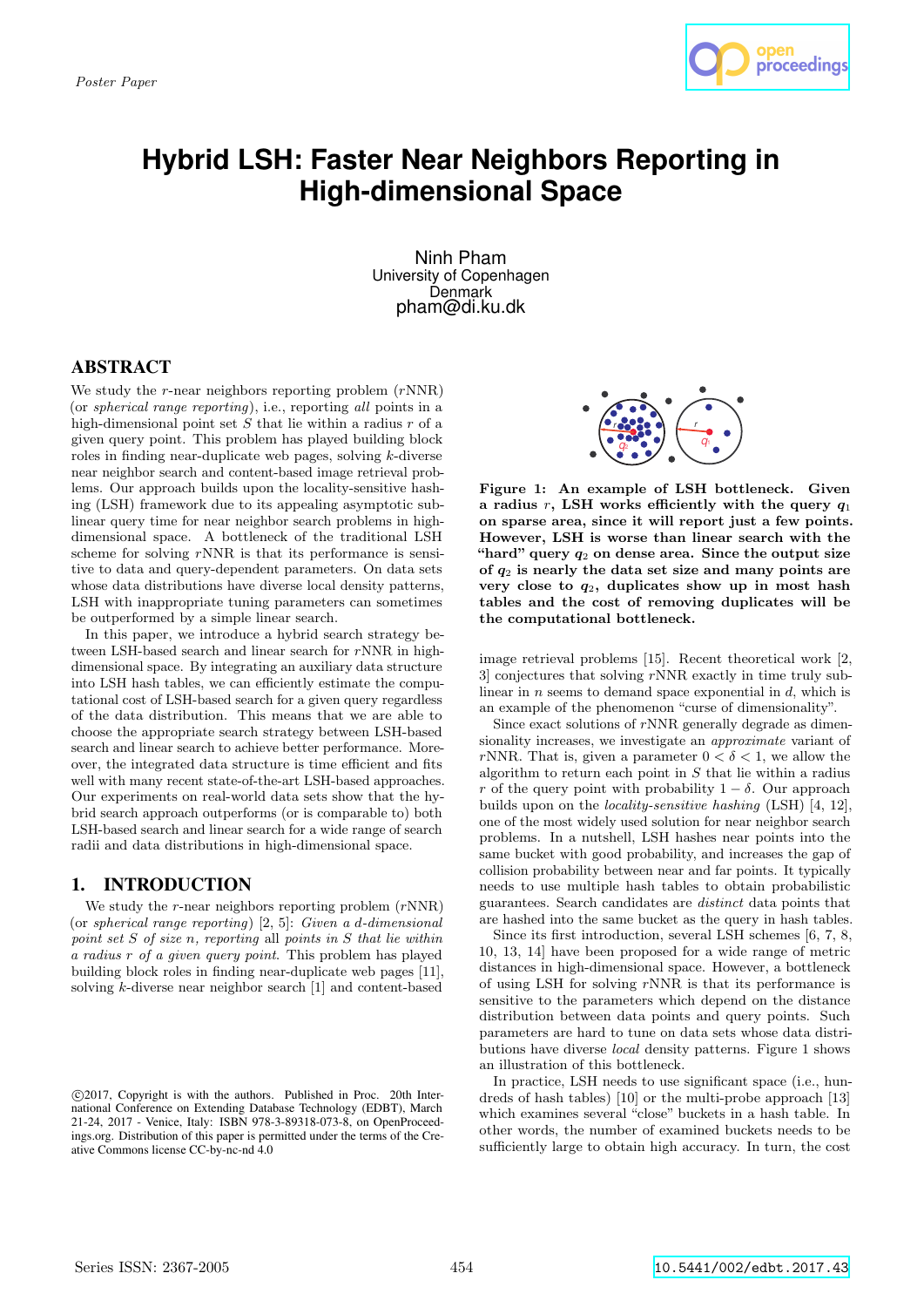of removing duplicates (i.e., points colliding with the query in several hash tables) turns out to be the computational bottleneck when there are many points close to the query. This observation has been shown on the Webspam dataset in the experiment section even with very small radii.

In this work, we study a hybrid search strategy between LSH-based search and linear search for rNNR in an arbitrary high-dimensional space and distance measure that allows LSH. By integrating the so-called HyperLogLog data structures [9] into LSH hash tables, we can quickly and accurately estimate the output size and derive the computational cost of LSH-based search for a given query point regardless of the data distribution. In other words, we are able to choose the appropriate search strategy between LSH-based search and linear search to achieve better performance (i.e., running time and recall ratio). Moreover, the proposed solution can be adapted to many recent state-of-the-art LSH-based approaches [2, 13, 14]. Our experiments on real-world datasets demonstrate that the proposed hybrid search outperforms (or is comparable to) both LSH-based search and linear search for a wide range of search radii and data distributions in high-dimensional space.

### 2. BACKGROUND AND PRELIMINARIES

Problem setting. Our problem, r-near neighbor reporting under any distance measure, is defined as follows:

DEFINITION 1. (r-near neighbor reporting or rNNR) Given a set  $S \subset \mathbf{R}^d$ ,  $|S| = n$ , a distance function f, and parameters  $r > 0$ ,  $\delta > 0$ , construct a data structure that, given any query  $q \in \mathbf{R}^{d}$ , return each point  $x \in S$  where  $f(x,q) \leq r$  with probability  $1 - \delta$ .

We call this the "exact" rNNR problem in case  $\delta = 0$ , otherwise it is the "approximate" variant.

Locality-sensitive hashing (LSH). LSH can be used for solving approximate  $r$ NNR in high-dimensional space because its running time is usually better than linear search with appropriate tuning parameters [4].

DEFINITION 2. (Indyk and Motwani [12]) Fix a distance function  $f: \mathbf{R}^d \times \mathbf{R}^d \to \mathbf{R}$ . For positive reals r, c, p<sub>1</sub>, p<sub>2</sub>, and  $p_1 > p_2$ ,  $c > 1$ , a family of functions H is  $(r, cr, p_1, p_2)$ sensitive if for uniformly chosen  $h \in \mathcal{H}$  and all  $\boldsymbol{x}, \boldsymbol{y} \in \mathbf{R}^d$ .

- If  $f(\boldsymbol{x}, \boldsymbol{y}) \leq r$  then  $\Pr[h(\boldsymbol{x}) = h(\boldsymbol{y})] > p_1$ ;
- If  $f(\boldsymbol{x}, \boldsymbol{y}) \geq cr$  then  $\Pr[h(\boldsymbol{x}) = h(\boldsymbol{y})] \leq p_2$ .

Given an LSH family  $H$ , the classic LSH algorithm constructs  $L$  hash tables by hashing data points using  $L$  hash functions  $g_j, j = 1, ..., L$ , by setting  $g_j = (h_j^1, ..., h_j^k)$ , where  $h_j^i$ ,  $i = 1, ..., k$ , are chosen randomly from the LSH family H. Concatenating k such random hash functions  $h_j^i$ increases the gap of collision probability between near points and far points. To process a query  $q$ , one needs to get a candidate set by retrieving all points from the bucket  $g_j(q)$ in the j<sup>th</sup> hash table,  $j = 1, \ldots, L$ . Each *distinct* point **x** in the candidate set is reported if  $f(\mathbf{x}, \mathbf{q}) \leq r$ .

For the approximate  $r$ NNR, a near neighbor has to be reported with a probability at least  $1 - \delta$ . Hence, one can fix the number of hash tables,  $L$ , and set the value  $k$  as a function of  $L$  and  $\delta$ . A simple computation indicates that  $k = \left\lceil \log \left(1 - \delta^{1/L} \right) / \log p_1 \right\rceil$  leads to good performance<sup>1</sup>. Note that our parameter setting is different from the standard setting  $k = \log n, L = n^{\rho}$ , where  $\rho = \log p_1 / \log p_2$  [12], since we focus on reporting *every r*-near neighbor.

Although LSH-based algorithm can efficiently solve rNNR problem, it might run in  $\mathcal{O}(nL)$  time in the worst case, see Figure 1 as an example. Tuning appropriate parameters  $k, L$ for a given dataset whose data distribution has diverse local density patterns remains a tedious process.

HyperLogLog (HLL) for count-distinct problem. While counting the exact number of distinct elements in a data stream is simple with space linear to the cardinality, approximating such the cardinality using limited memory is an important problem with broad industrial applications. Among efficient algorithms for the problem, HyperLogLog (HLL) [9] constitutes the state-of-the-art (i.e., a near-optimal probabilistic algorithm) when there is no prior estimate of the cardinality. This means that it achieves a superior accuracy for a given fixed amount of memory over other techniques.

HLL builds an array  $M$  of  $m$  zero registers. For an element *i*, it generates a random *integer* pair  $\{m_i, v_i\}$  where  $m_i \sim$  Uniform([m]) indicates a position in M, and  $v_i \sim$ Geometric( $1/2$ ) is an update value. The array M updates the value at the position  $m_i$  by max  $(M[m_i], v_i)$ . After processing all elements, the cardinality estimator of the stream is  $\theta_m m^2 \left( \sum_{j=1}^m 2^{-M[j]} \right)$ , where  $\theta_m$  is a constant to correct the bias. HLL works optimally with distributed data streams since we can merge several HLLs by collecting register values and applying component-wise a max operation. The relative error of HLL is  $1.04/\sqrt{m}$ . More details of the theoretical analysis and a practical version of HLL can be seen in [9].

# 3. ALGORITHM

This section describes our novel hybrid search strategy which interchanges LSH-based search and linear search for solving  $r$ NNR. We first present a simple but accurate computational cost model to measure the performance of LSH-based search. By constructing an HLL data structure in each bucket of hash tables, we are able to estimate the computational cost of LSH-based search, and then identify the condition whether LSH-based search or linear search is used.

#### 3.1 Computational Cost Model

For each query, LSH-based search needs to process following operations: (1) Step S1: Compute hash functions to identify the bucket of query in  $L$  hash tables,  $(2)$  Step S2: Look up in each hash table the points of the same bucket of query, and merge them together for removing duplicate to form a candidate set, and (3) Step S3: Compute the distance between candidates and the query to report near neighbor points. Typically, the cost of S1 is very small and dominated by the cost of S2 and S3, which significantly depend on the distance distribution between the query and data points.

To process Step S2, one typically uses a hash table or a bitvector of n bits to store non-duplicate entries. The cost of such techniques is proportional to the total number of collisions ( $\#collisions$ ) encountered in L hash tables, which can be directly computed by simply storing the bucket size. The cost of S3 is clearly proportional to the candidate set size  $(candSize)$ . The total cost of LSH-based search is composed of the cost of S2 and S3, as formalized in Equation (1).

Given  $\alpha$  as the average cost of removing a duplicate, and  $\beta$  as the cost of a distance computation, we formalize the

<sup>&</sup>lt;sup>1</sup>This is a practical setting used in E2LSH package (http://www.mit.edu/∼andoni/LSH/)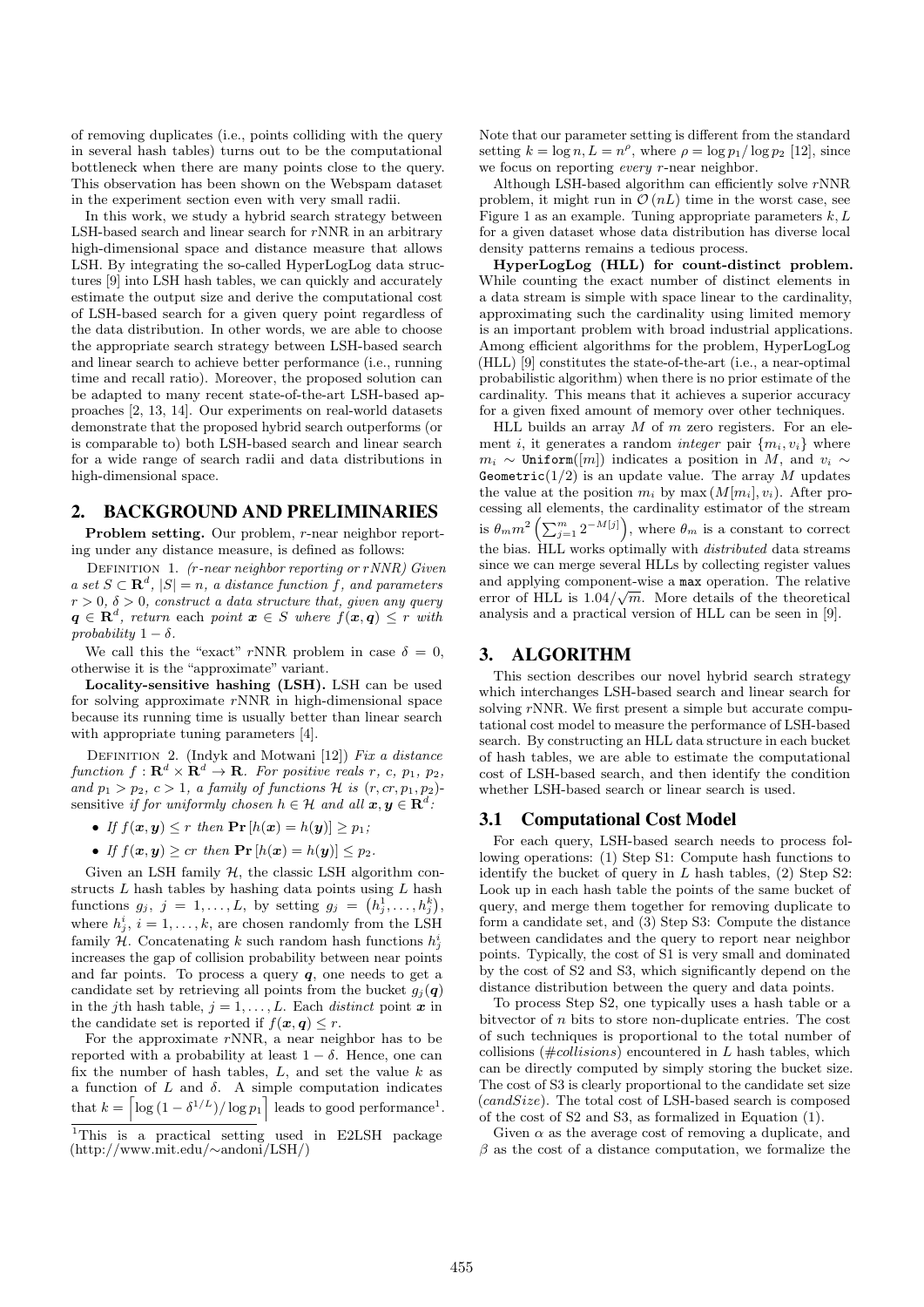total cost of LSH-based search and linear search as follows:

**LSHCost** = 
$$
\alpha \cdot \text{#collisions} + \beta \cdot \text{candsize}
$$
 (1)

LinearCost =  $\beta \cdot n$  (2)

Given such constants  $\alpha$ ,  $\beta$ , we can compute exactly **Lin**earCost, but we need *candSize* for computing LSHCost. By constructing an HLL data structure for each bucket, we can derive the HLL of the candidate set. Therefore, we can accurately approximate candSize, and then estimate the LSHCost. In turn, we can compare LinearCost and LSHCost in order to interchange LSH-based search with linear search to achieve better performance.

### 3.2 Hybrid Search Strategy

We construct an HLL for each bucket when building LSH hash tables, as shown in Algorithm 1. Given a query  $q$ , we view point indexes hashed in the buckets  $g_1(\boldsymbol{q}), \cdots, g_L(\boldsymbol{q})$  as L partitions of a data stream. We will estimate the number of distinct elements of such data stream, which is the  $candSize$ in Equation (1). By estimating LSHCost and comparing it to LinearCost, we can identify the suitable search strategy, as shown in Algorithm 2.

Algorithm 1 Construct LSH hash tables

**Require:** A point set S, and L hash functions:  $q_1, \ldots, q_L$ 1: for each  $x \in S$  do

- 2: **for** each hash table  $T_i$  using hash function  $g_i$  **do**
- 3: Insert  $\boldsymbol{x}$  into the bucket  $g_i(\boldsymbol{x})$
- 4: Update HyperLogLog of the bucket  $g_i(\boldsymbol{x})$
- 5: end for
- 6: end for

Algorithm 2 Hybrid search for r-NN

**Require:** A query point **q**, and L hash tables:  $T_1, \ldots, T_L$ 

- 1: Get the size of the buckets  $g_1(q), \ldots, g_L(q)$  to compute #collisions
- 2: Merge HLLs of the buckets  $g_1(q), \ldots, g_L(q)$  to estimate candSize
- Estimate LSHCost using Equation (1), and compute LinearCost using Equation (2)
- 4: Choose LSH-based search if LSHCost < LinearCost; otherwise, use linear search

The time complexity analysis. Now, we analyze the complexity of the two algorithms. Algorithm 1 uses a space overhead due to the additional HLLs. For each bucket, an HLL needs  $O(m)$  space where m is the number of registers of HLL, which governs the accuracy of the *candSize* estimate. In practice, we only need  $m = 32 - 128$ . This means that the space overhead of HLLs is usually smaller than large buckets (e.g.,  $#points > m$ ). For small buckets (e.g.,  $#points < m$ ), we might not need HLL, since we can update the merged HLL on demand at the query time. This trick can save the space overhead and improve the running time of the algorithm.

Algorithm 2 is more important since it governs the running time of the algorithm. Compared to the classic LSHbased search, the additional cost of the hybrid search approach is from merging L HLL data structures and estimating  $candSize$ , which takes  $O(mL)$ . Such cost is often smaller than (or comparable to) the cost of Step S1, i.e., hash functions computation on LSH families [6, 7, 8, 12]. In other words, the cost overhead caused by our hybrid search approach is little and dominated by the total search cost.

#### 4. EXPERIMENT

We implemented algorithms in Python 3 and conducted experiments on an Intel Xeon Processor E5-1650 v3 with 64GB of RAM. We compared the performance of different search strategies, including hybrid search, LSH-based search, and linear search for reporting near neighbors on several metric distances allowing LSH. We used 4 real-world data sets: Corel Images<sup>2</sup> ( $n = 68,040, d = 32$ ), CoverType<sup>2</sup> ( $n =$ 581, 012,  $d = 54$ ), Webspam<sup>3</sup> ( $n = 350,000, d = 254$ ), and  $MNIST<sup>3</sup>$  ( $n = 60,000, d = 780$ ). For each dataset, we randomly remove 100 points and use it as the query set, and report the average of 5 runs of algorithms on the query set.

For each metric distance, we use the corresponding LSH family. Particularly, we applied SimHash [7] to obtain 64-bit fingerprint vectors for MNIST and use bit sampling LSH [12] for Hamming distance. CoverType and Corel Images use random projection-based LSH [8] for L1 and L2 distances, respectively. Webspam uses SimHash [7] for cosine distance.

#### 4.1 Efficiency of HyperLogLog

This subsection presents experiments to evaluate the efficiency of HLLs on estimating the candidate set size for a given query point. For HLL's parameter, we fix  $m = 128$  to achieve a relative error at most 10% as suggested in [9]. For LSH's parameters, we fix  $L = 50$  and set  $k = \left\lceil \log\left(1 - \delta^{1/L}\right) / \log p_1 \right\rceil$ , where  $\delta = 10\%$  and  $p_1$  is the collision probability for points within the radius  $r$  to the query. This setting is used for SimHash [7] and bit sampling LSH [12]. For random projection-based LSH [8] for L1 and L2 distances, in order to achieve  $\delta = 10\%$ , we have to adjust  $k = 8, w = 4r$  and  $k = 7, w = 2r$ , respectively, where w is an additional parameter of such LSHs. We note that HLL estimation takes  $O(mL)$ time, so this cost is almost constant when fixing  $m$  and  $L$ .

Table 1: Relative cost and error of HLLs

| Dataset   | Webspam  | CoverType | Corel    | MNIST   |
|-----------|----------|-----------|----------|---------|
| $%$ Cost  | $1.31\%$ | $0.12\%$  | $3.18\%$ | 17.54%  |
| $%$ Error | 5.99%    | 5.86%     | $6.74\%$ | $6.8\%$ |

Table 1 shows the average performance of HLL over 4 datasets for a small range of radii where LSH-based search significantly outperforms linear search. It is clear that the cost of HLL is very little, less than 4% of the total cost for the real-value data points. For MNIST, since the distance computation cost is very cheap due to binary representation, the cost of HLL is 17.54% of the total cost. However, since MNIST is very small  $(n = 60000)$ , we can set  $m = 32$  to reduce the cost to 4.4% without degrading the performance.

Regarding the accuracy, although theoretical analysis guarantees a relative error of 10%, the practical relative error is even much smaller, less than 7% with standard deviation around 5% for all datasets. The small overhead cost and high accuracy provided by HLL enables us to efficiently estimate the total cost of LSH-based search, see Equation (1), and identify the appropriate search strategy.

#### 4.2 Efficiency of Hybrid Search

This subsection studies the performance of our proposed hybrid search strategy. To compare LSHCost and LinearCost, we need to identify the ratio  $\beta/\alpha$ , which obviously depends on the implementation, the sparsity of the dataset

<sup>2</sup>https://archive.ics.uci.edu/ml/datasets/

<sup>3</sup>http://www.csie.ntu.edu.tw/∼cjlin/libsvmtools/datasets/